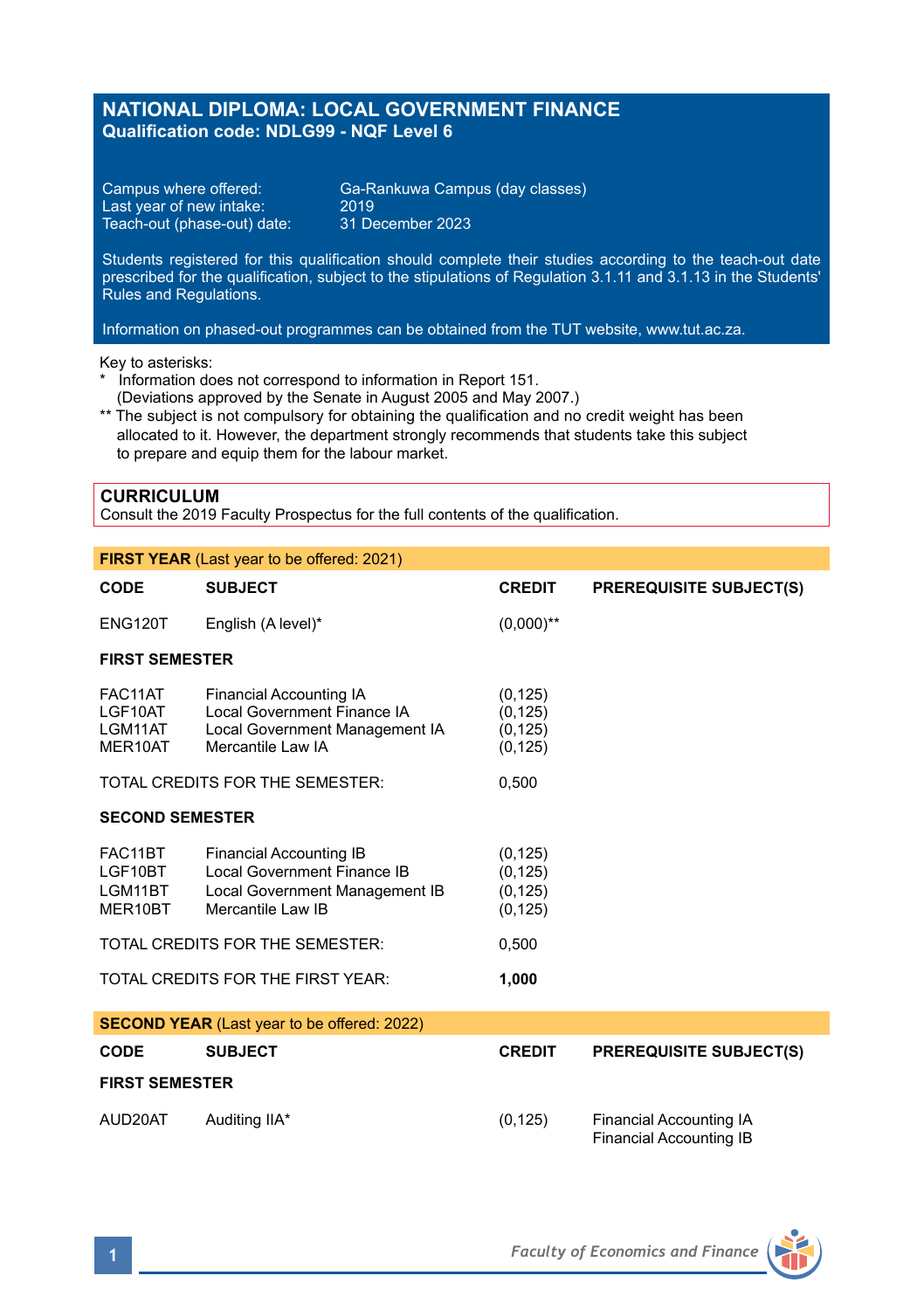| FAC22AT                         | <b>Financial Accounting IIA</b>                   | (0, 125)                 | Financial Accounting IA<br><b>Financial Accounting IB</b><br>Local Government Finance IA<br>Local Government Finance IB<br>Local Government Management IA<br>Local Government Management IB                                                                            |
|---------------------------------|---------------------------------------------------|--------------------------|------------------------------------------------------------------------------------------------------------------------------------------------------------------------------------------------------------------------------------------------------------------------|
| LGF20AT                         | <b>Local Government Finance IIA</b>               | (0, 125)                 |                                                                                                                                                                                                                                                                        |
| LGM20AT                         | Local Government Management IIA                   | (0, 125)                 |                                                                                                                                                                                                                                                                        |
|                                 | TOTAL CREDITS FOR THE SEMESTER:                   | 0,500                    |                                                                                                                                                                                                                                                                        |
| <b>SECOND SEMESTER</b>          |                                                   |                          |                                                                                                                                                                                                                                                                        |
| AUD20BT                         | Auditing IIB*                                     | (0, 125)                 | <b>Financial Accounting IA</b><br><b>Financial Accounting IB</b><br><b>Financial Accounting IA</b><br><b>Financial Accounting IB</b><br>Local Government Finance IA<br>Local Government Finance IB<br>Local Government Management IA<br>Local Government Management IB |
| FAC22BT                         | <b>Financial Accounting IIB</b>                   | (0, 125)                 |                                                                                                                                                                                                                                                                        |
| LGF20BT                         | <b>Local Government Finance IIB</b>               | (0, 125)                 |                                                                                                                                                                                                                                                                        |
| LGM20BT                         | Local Government Management IIB                   | (0, 125)                 |                                                                                                                                                                                                                                                                        |
| TOTAL CREDITS FOR THE SEMESTER: |                                                   | 0,500                    |                                                                                                                                                                                                                                                                        |
|                                 | TOTAL CREDITS FOR THE SECOND YEAR:                | 1,000                    |                                                                                                                                                                                                                                                                        |
|                                 | <b>THIRD YEAR</b> (Last year to be offered: 2023) |                          |                                                                                                                                                                                                                                                                        |
|                                 |                                                   |                          |                                                                                                                                                                                                                                                                        |
| CODE                            | <b>SUBJECT</b>                                    | <b>CREDIT</b>            | <b>PREREQUISITE SUBJECT(S)</b>                                                                                                                                                                                                                                         |
| LGC300T                         | <b>Local Government Accounting III</b>            | (0, 250)                 | <b>Local Government Finance IIA</b><br><b>Local Government Finance IIB</b>                                                                                                                                                                                             |
| <b>FIRST SEMESTER</b>           |                                                   |                          |                                                                                                                                                                                                                                                                        |
| ECN12AT<br>FAC31AT              | Economics IA<br>Financial Accounting IIIA*        | (0, 125)<br>$(0,000)$ ** | <b>Financial Accounting IIA</b>                                                                                                                                                                                                                                        |
| LGF30AT                         | Local Government Finance IIIA                     | (0, 125)                 | <b>Financial Accounting IIB</b><br><b>Local Government Finance IIA</b>                                                                                                                                                                                                 |
| LGM30AT                         | Local Government Management IIIA                  | (0, 125)                 | <b>Local Government Finance IIB</b><br>Local Government Management IIA<br>Local Government Management IIB                                                                                                                                                              |
| <b>SECOND SEMESTER</b>          |                                                   |                          |                                                                                                                                                                                                                                                                        |
| ECN12BT<br>FAC31BT              | Economics IB<br>Financial Accounting IIIB*        | (0, 125)<br>$(0,000)$ ** | <b>Financial Accounting IIA</b>                                                                                                                                                                                                                                        |
| LGF30BT                         | <b>Local Government Finance IIIB</b>              | (0, 125)                 | <b>Financial Accounting IIB</b><br><b>Local Government Finance IIA</b>                                                                                                                                                                                                 |
| LGM30BT                         | Local Government Management IIIB                  | (0, 125)                 | <b>Local Government Finance IIB</b><br>Local Government Management IIA<br>Local Government Management IIB                                                                                                                                                              |
|                                 | TOTAL CREDITS FOR THE THIRD YEAR:                 | 1,000                    |                                                                                                                                                                                                                                                                        |

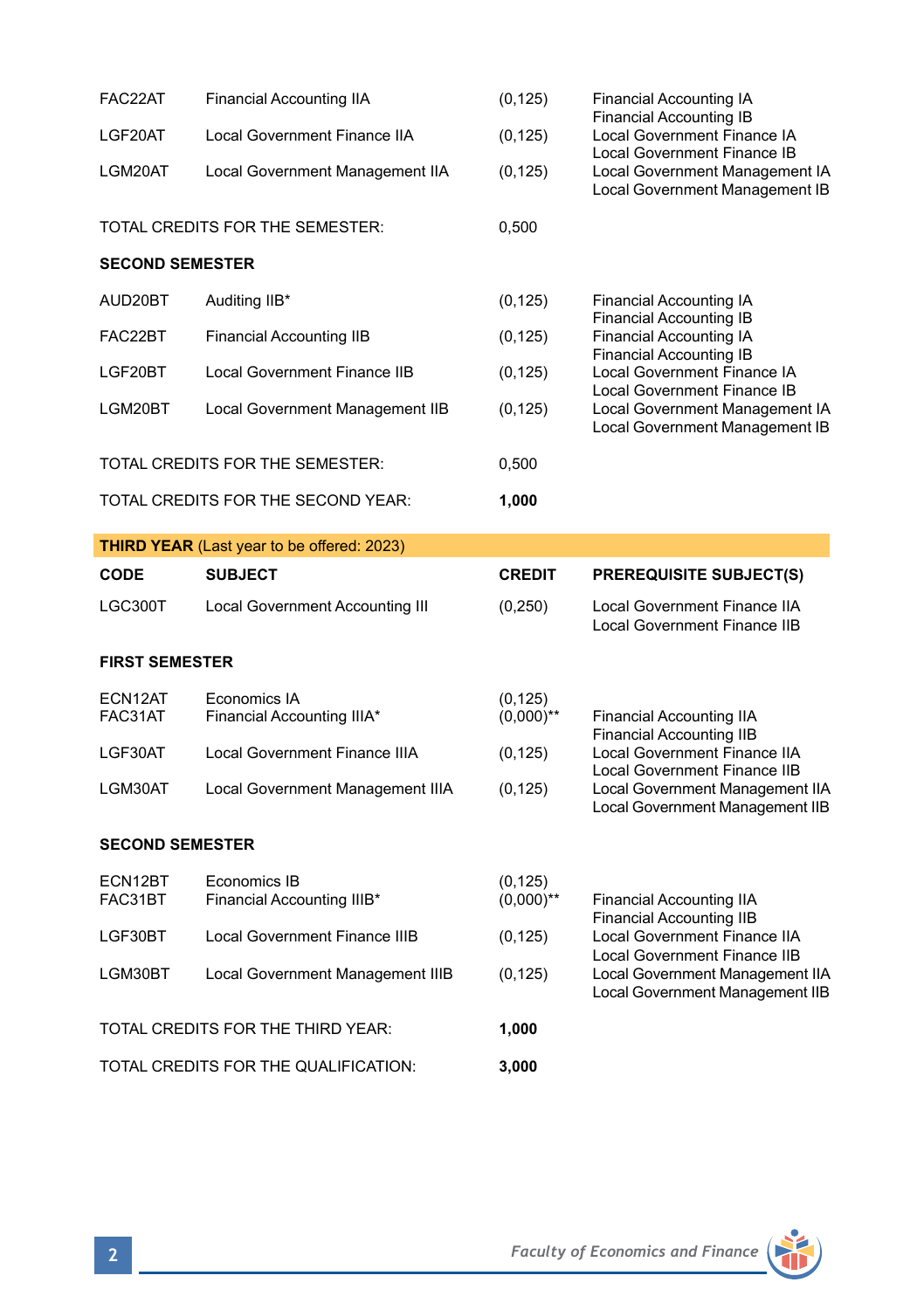# **SUBJECT INFORMATION (OVERVIEW OF SYLLABUS)**

The syllabus content is subject to change to accommodate industry changes. Please note that a more detailed syllabus is available at the department or in the study guide that is applicable to a particular subject. At time of publication, the syllabus content was defined as follows:

# **A**

## **AUDITING IIA (AUD20AT) 1 X 3-HOUR PAPER**

*(Subject custodian: Department of Auditing)*

An introduction to auditing and a study of the basic aspects of the auditing profession, internal controls and the audit process. (Total tuition time:  $\pm 60$  hours)

### **AUDITING IIB (AUD20BT) 1 X 3-HOUR PAPER**

*(Subject custodian: Department of Auditing)*

An introduction to internal auditing and a study of the basic aspects of the internal auditing profession, internal control and internal process. (Total tuition time: ± 60 hours)

# **E**

# **ECONOMICS IA (ECN12AT) 1 X 3-HOUR PAPER**

### *(Subject custodian: Department of Economics)*

An insight into the principles and applications of microeconomics. The core content for this subject includes the problem of scarcity, choice, elasticity, demand and supply utility, efficiency and equity, production and costs, price determination under different market structures: perfect competition, imperfect competition as well as monopoly. Basic calculus and algebra are introduced. (Total tuition time: ± 40 hours)

### **ECONOMICS IB (ECN12BT) 1 X 3-HOUR PAPER**

### *(Subject custodian: Department of Economics)*

An insight into the principles and applications of macroeconomics. The core content for this subject includes measuring macroeconomic performance of the economy, simple Keynesian model, money and banking, fiscal and monetary policy, exchange rates and the balance of payments and introduction to international trade. (Total tuition time: ± 40 hours)

### **ENGLISH (A LEVEL) (ENG120T) 1 X 3-HOUR PAPER**

### *(Subject custodian: Department of Auditing)*

Theory, methods and principles of communication, language acts of the individual, language acts in business and industry, language acts in a group and in society. Further language acts in business and industry and further language acts in a group and in society. (Total tuition time:  $\pm$  60 hours)

## **F**

## **FINANCIAL ACCOUNTING IA (FAC11AT) 1 X 3-HOUR PAPER**

*(Subject custodian: Department of Accounting)*

The basic introductory elements of accounting, the application of Generally Accepted Accounting Practice (GAAP) in the business world, constructive interpretation and application of accounting information. (Total tuition time: ± 60 hours)

# **FINANCIAL ACCOUNTING IB (FAC11BT) 1 X 3-HOUR PAPER**

# *(Subject custodian: Department of Accounting)*

The principles of Generally Accepted Accounting Practice (GAAP). The different undertakings. The various forms of financial reporting for the different undertakings. (Total tuition time: ± 60 hours)

# **FINANCIAL ACCOUNTING IIA (FAC22AT) 1 X 3-HOUR PAPER**

# *(Subject custodian: Department of Accounting)*

The accounting approach to transactions, financial statements and disclosure in respect of companies, incomplete records, revenue, property plant and equipment. Events after statement of financial position and Inventories. (Total tuition time: ± 60 hours)

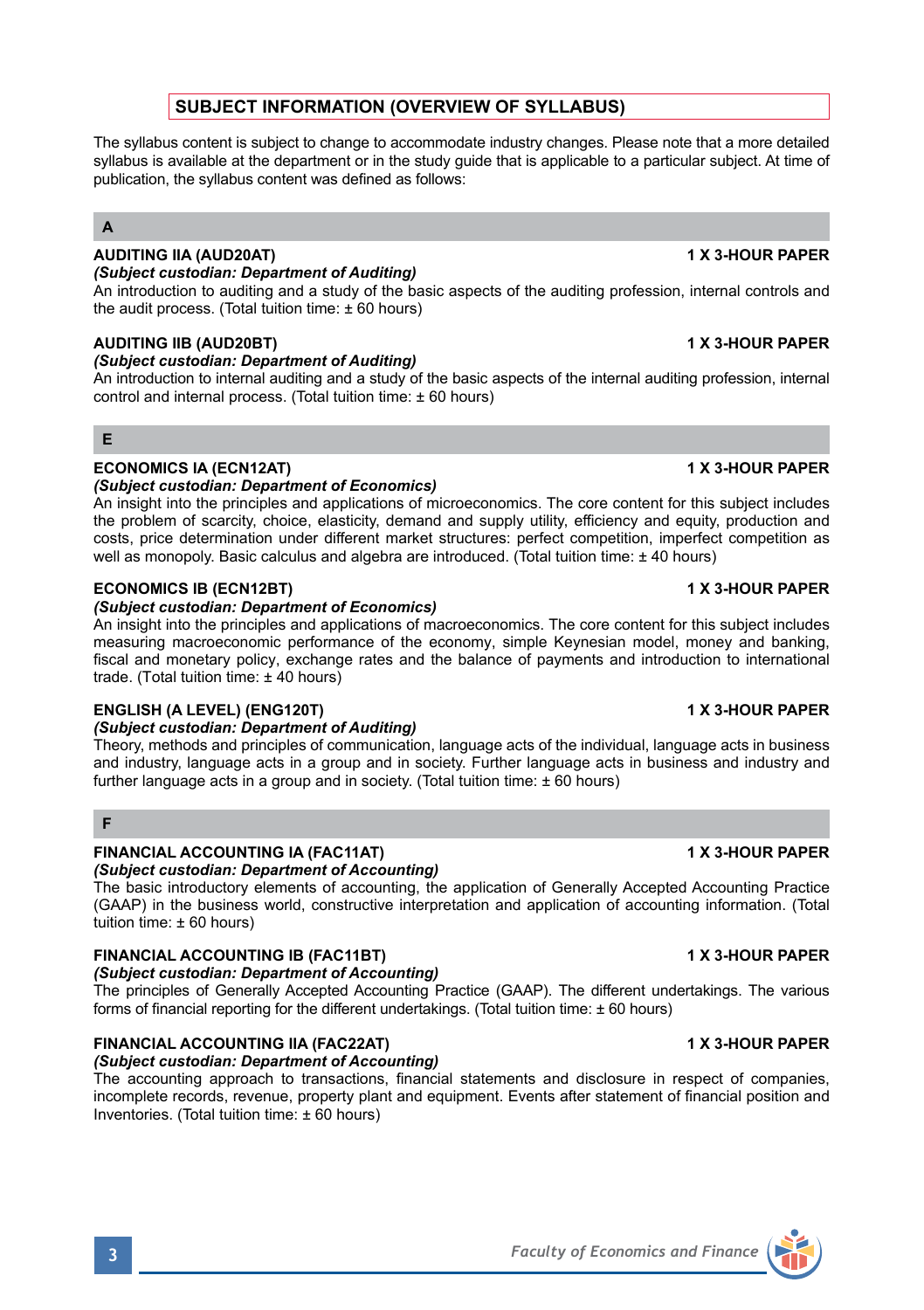# **FINANCIAL ACCOUNTING IIB (FAC22BT) 1 X 3-HOUR PAPER**

### *(Subject custodian: Department of Accounting)*

The accounting treatment of group statements and statements of cash flow according to IFRS standards. Branch accounting. Recording of taxation (deferred) according to IFRS standards. Foreign exchange. Earnings per share. Analysis and interpretation of financial statements. (Total tuition time: ± 60 hours)

## **FINANCIAL ACCOUNTING IIIA (FAC31AT) 1 X 3-HOUR PAPER**

### *(Subject custodian: Department of Accounting)*

Financial company statements that meet the stipulations of Annexure 4 of the Companies Act, 2008 (Act No. 71 of 2008), as well as Generally Accepted Accounting Practice and IFRS standards. The most important accounting principles issued by the South African Institute of Chartered Accountants. Financial statements that meet the requirements of the Close Corporations Act, as well as Generally Accepted Accounting Practice. (Total tuition time: ± 60 hours)

## **FINANCIAL ACCOUNTING IIIB (FAC31BT) 1 X 3-HOUR PAPER**

*(Subject custodian: Department of Accounting)* Analyses and interpretation of financial statements, with the emphasis on liquidity, asset management, debt management and the profitability of businesses. Recording and disclosure of minority and majority interests in companies and group financial statements, as required by section 289 and Annexure 4 of the Companies Act, 2008 (Act No. 71 of 2008). (Total tuition time: ± 60 hours)

### **L**

## **LOCAL GOVERNMENT ACCOUNTING III (LGC300T) CONTINUOUS ASSESSMENT**

*(Subject custodian: Department of Public Sector Finance)*

The application of the Generally Recognised Accounting Practice (GRAP) standards applicable to Local Government in SA. (Total tuition time: ± 120 hours)

# **LOCAL GOVERNMENT FINANCE IA (LGF10AT) 1 X 3-HOUR PAPER**

### *(Subject custodian: Department of Public Sector Finance)*

Legislation and local government financial structures. The role of the different role-players in financial management and the most important sources of revenue for local governments. (Total tuition time: ± 60 hours)

### **LOCAL GOVERNMENT FINANCE IB (LGF10BT) 1 X 3-HOUR PAPER**

*(Subject custodian: Department of Public Sector Finance)*

Expenses on local government level, theories and practices governing aspects relating to the management of procurement in local government. (Total tuition time: ± 60 hours)

### **LOCAL GOVERNMENT FINANCE IIA (LGF20AT) 1 X 3-HOUR PAPER**

*(Subject custodian: Department of Public Sector Finance)* Accounting transactions related to revenue expenditure, cash flow management. (Total tuition time: ± 60 hours)

### **LOCAL GOVERNMENT FINANCE IIB (LGF20BT) 1 X 3-HOUR PAPER**

### *(Subject custodian: Department of Public Sector Finance)*

External funding, financing of fixed assets, and final adjustments to prepare financial information for financial statements. (Total tuition time: ± 60 hours)

## **LOCAL GOVERNMENT FINANCE IIIA (LGF30AT) CONTINUOUS ASSESSMENT**

*(Subject custodian: Department of Public Sector Finance)* Local government budgets and budget techniques. (Total tuition time: ± 60 hours)

### **LOCAL GOVERNMENT FINANCE IIIB (LGF30BT) CONTINUOUS ASSESSMENT**

*(Subject custodian: Department of Public Sector Finance)* Financial management and accountability. (Total tuition time:  $\pm$  60 hours)

### **LOCAL GOVERNMENT MANAGEMENT IA (LGM11AT) 1 X 3-HOUR PAPER LOCAL GOVERNMENT MANAGEMENT IB (LGM11BT)** *(Subject custodian: Department of Public Management)*

A general overview of local government financing, including assessment rates, sources of revenue and budgeting. (Total tuition time: ± 30 hours)